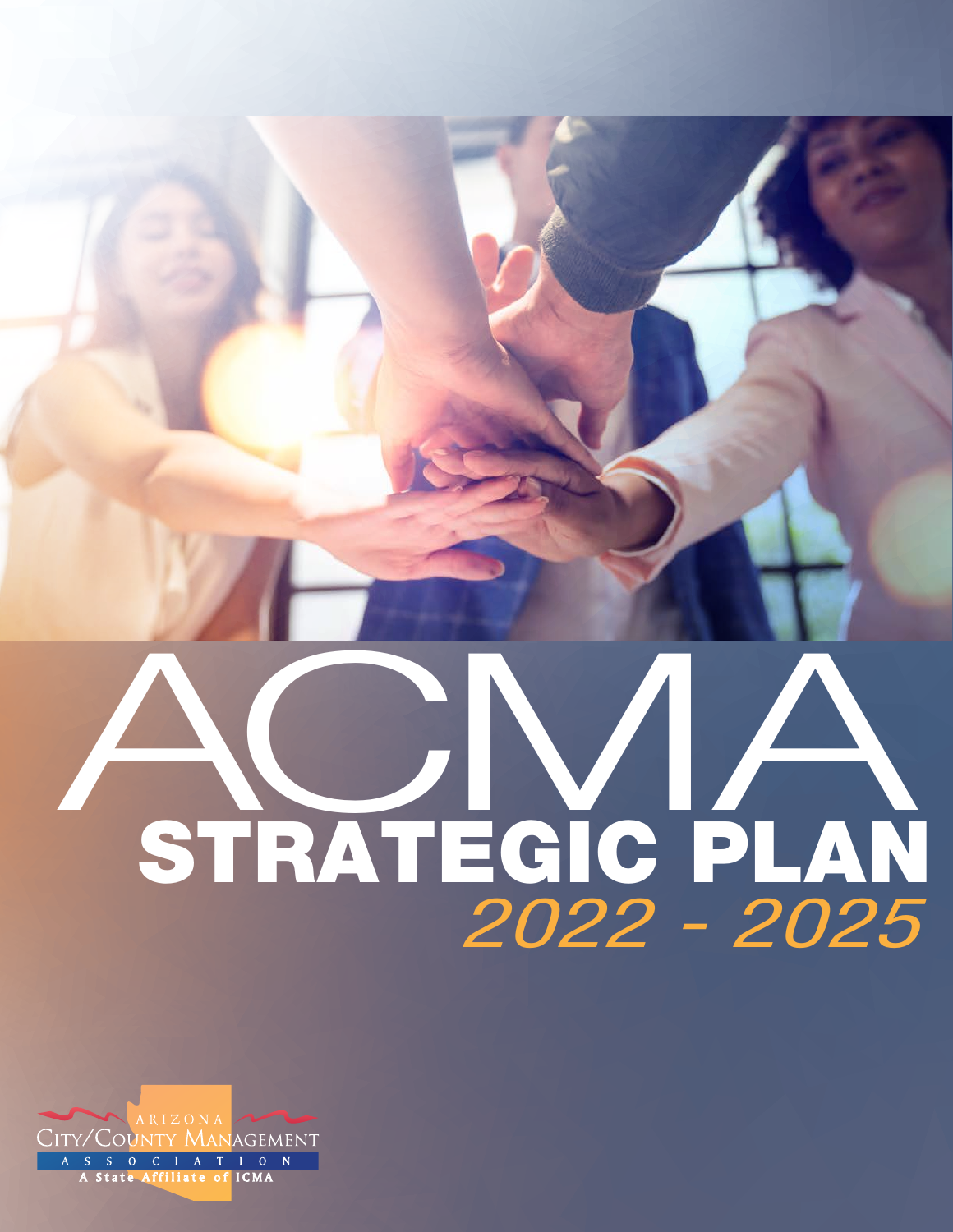ACMA STRATEGIC PLAN 1

# ACMA Strategic Plan *2022 – 2025*

The ACMA Board of Directors is pleased to present the 2022-25 Arizona City/County Management Association (ACMA) Strategic Plan.

As part of the ACMA Board of Directors' efforts to ensure local government excellence in Arizona, the Board has assembled four broad goals and related action items to be assessed and achieved over the next three years. These goals are aligned with ACMA's mission and purpose.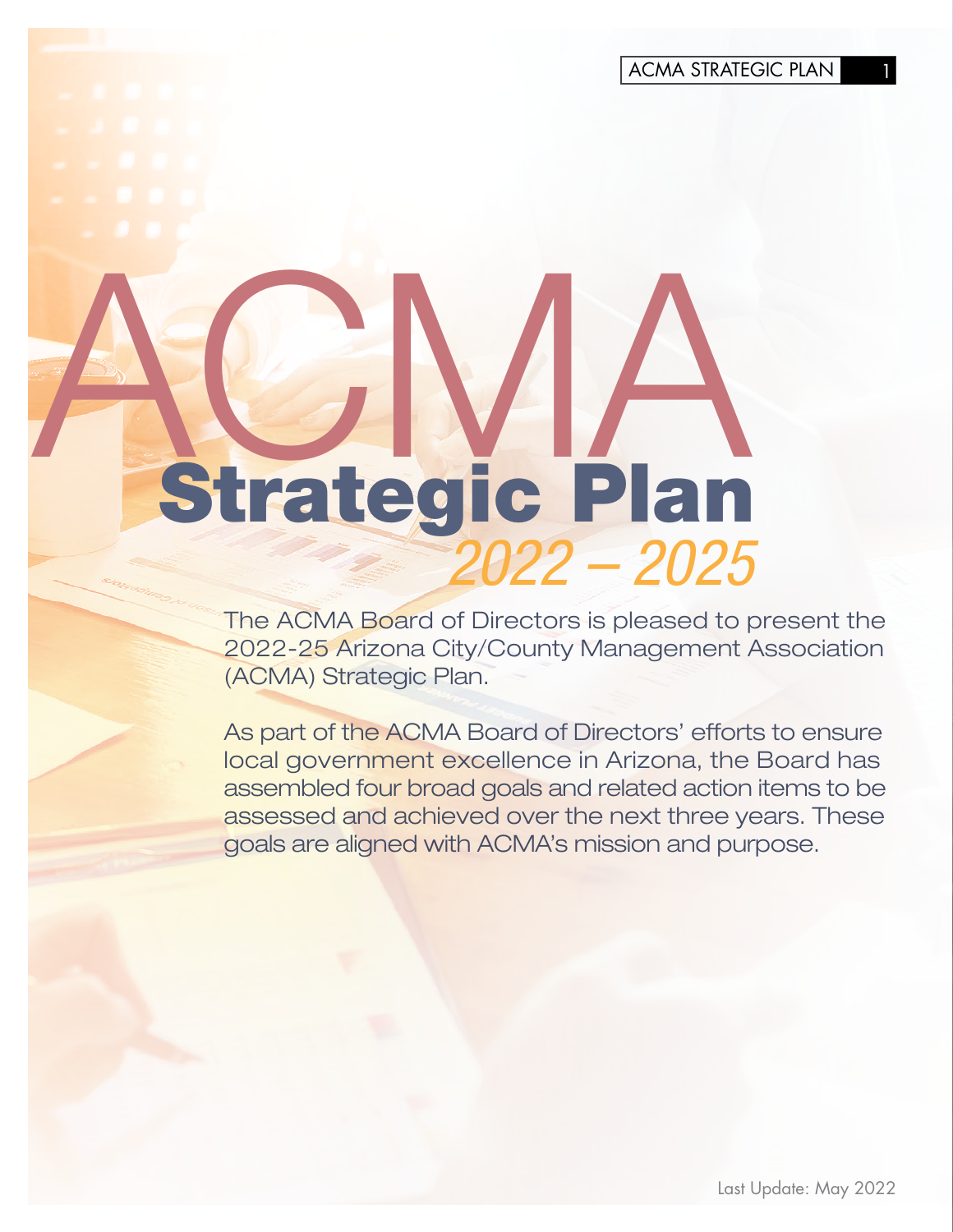### Mission:

ACMA is a non-profit, professional development association dedicated to serving our communities by strengthening the knowledge and expertise of Arizona's existing and aspiring government leaders.

## About:

The Arizona City/County Management Association (ACMA) was established in 1954 and incorporated in 1998. It is a non-profit, professional association dedicated to increasing the knowledge and ability of local government managers, as well as educating and preparing the next generation of city, town, county, and tribal managers.

ACMA is committed to strengthening the quality of local government in the state of Arizona through professional management, education, training, and the mutual exchange of information. The association is governed by an Executive Board composed of city and county managers representing communities throughout Arizona. ACMA is staffed by the League of Arizona Cities and Towns.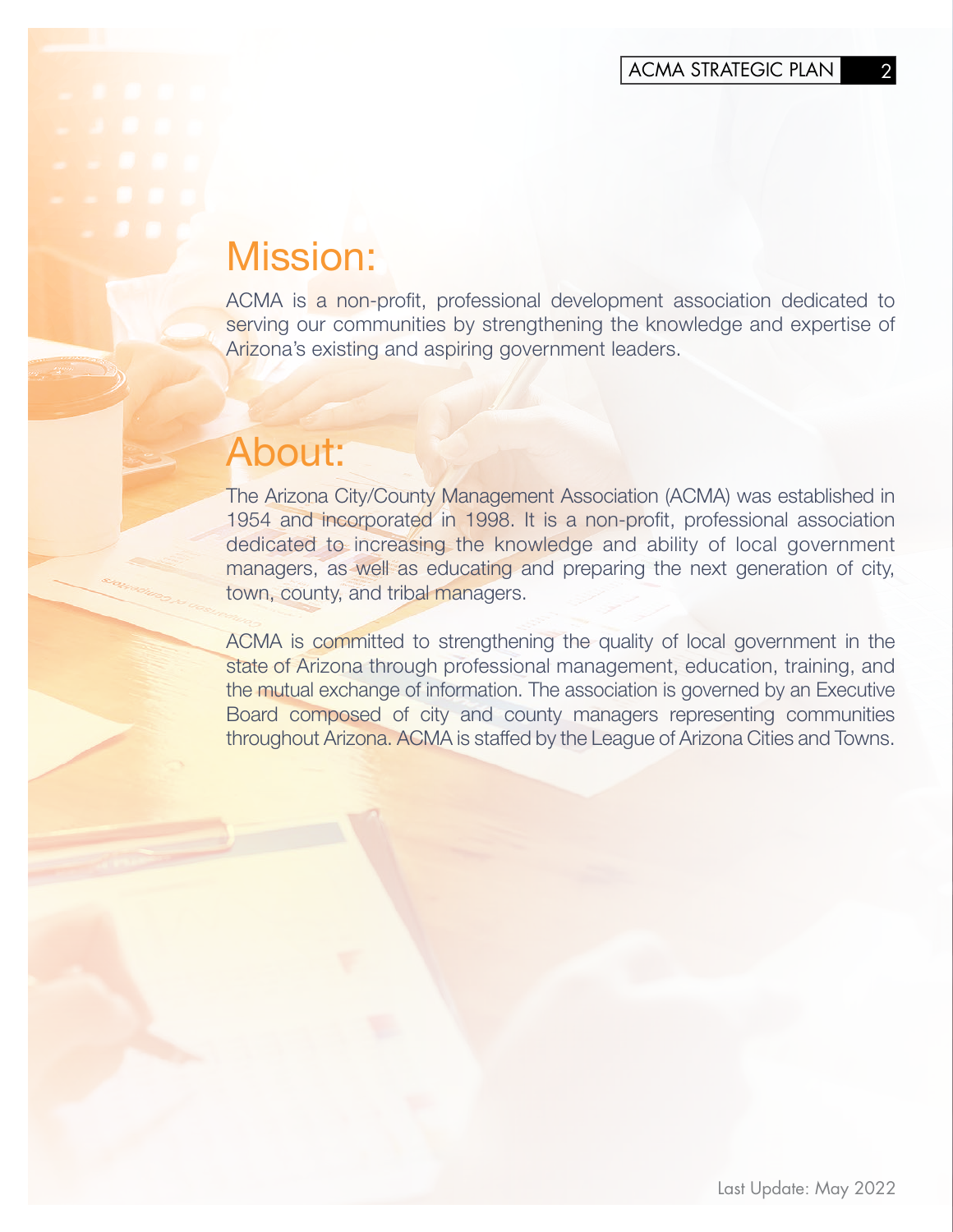# Strategic Goals:

Goal 1: Professional Development – Provide high quality professional development and training.

#### FY 2023

- o Leverage relationships and ideas with other associations by exchanging speakers and sessions.
- o Encourage members of the Board to sit on conference planning committees.
- o Continue to incorporate ICMA applied knowledge and competencies into conferences and trainings.
- o Promote ICMA Coaching and Webinars to ACMA Members.
- o Encourage attendance and participation in current ACMA programs/events.

#### FY 2024-25

- o Survey membership for conference topics, speakers, and demographics.
- o Evaluate viability of virtual trainings.

#### Goal 2: ACMA as a Welcoming Organization – Promote Networking, Connection, and Engagement.

#### FY 2023

- o Increase ACMA membership through direct outreach.
- o Continue reaching out to new members and first-time conference attendees.
- o Promote ICMA CoachConnect Program to ACMA members.
- o Create a welcome committee to meet and engage new members at conferences.

#### FY 2024-25

- o Utilize social media and tailored messaging to promote ACMA programming.
- o Develop an ACMA conference scholarship to encourage attendance from local government professionals in small or financially limited Arizona cities, towns and counties.
- o Continue outreach to universities and students to better understand how ACMA may benefit student members.